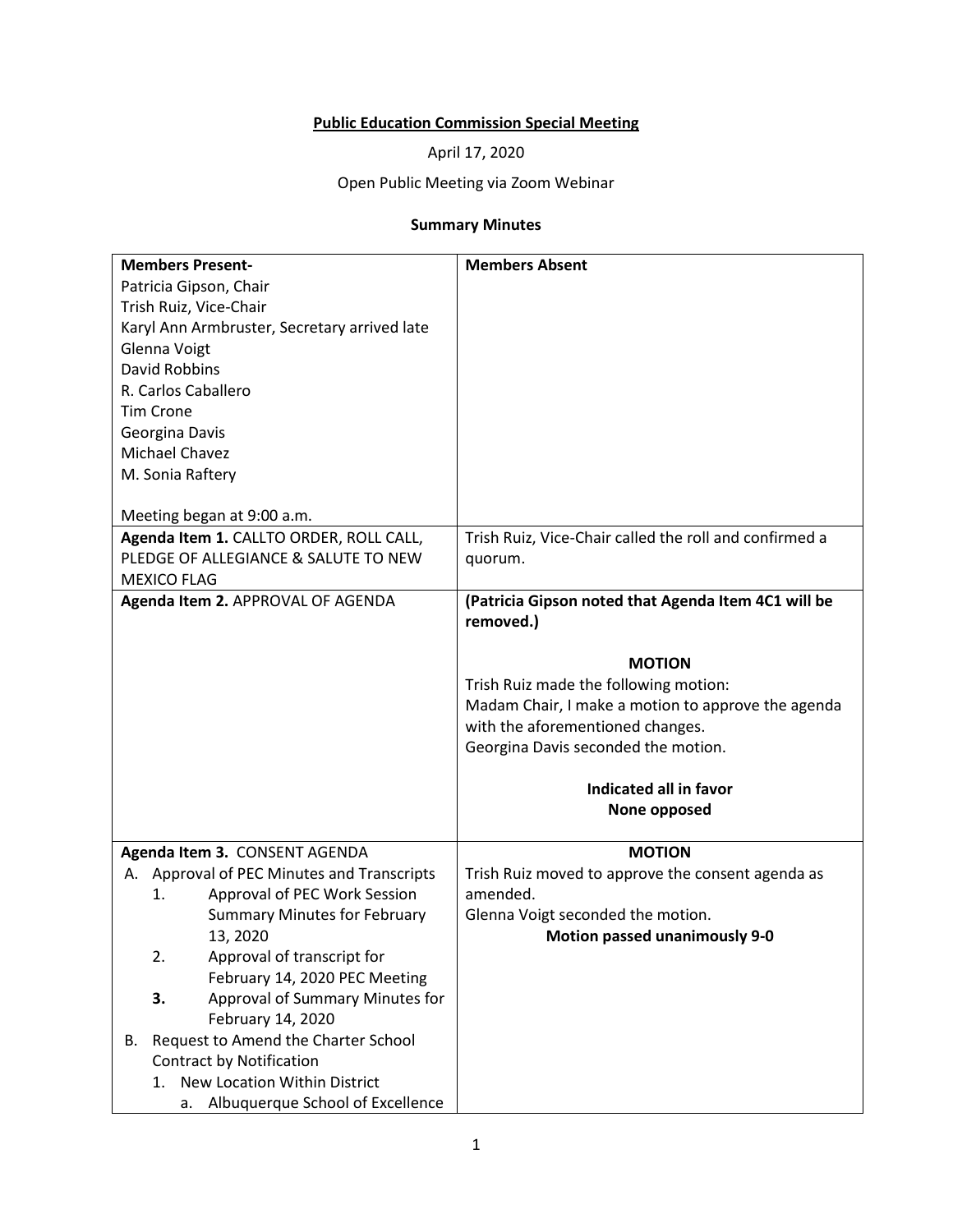|    | b. Solare Collegiate Charter School                                              |                                                       |
|----|----------------------------------------------------------------------------------|-------------------------------------------------------|
| 2. | <b>Chief Procurement Officer</b>                                                 |                                                       |
|    | a. Alma d'arte Charter School                                                    |                                                       |
|    | Solare Collegiate Charter School<br>b.                                           |                                                       |
| 3. | <b>School Business Official</b>                                                  |                                                       |
|    | a. Alma d'arte Charter School                                                    |                                                       |
|    | <b>New Mexico connections</b><br>b.                                              |                                                       |
|    | Academy                                                                          |                                                       |
|    | 4. Foundation Membership                                                         |                                                       |
|    | a. Estancia Valley Classical Academy                                             |                                                       |
| 5. | <b>Governing Board Bylaws</b>                                                    |                                                       |
|    | Solare Collegiate Charter School<br>а.                                           |                                                       |
|    | Southwest Aeronautics,<br>b.                                                     |                                                       |
|    | <b>Mathematics and Science</b>                                                   |                                                       |
|    | Academy                                                                          |                                                       |
|    | c. Taos Integrated School of the Arts                                            |                                                       |
| 6. | <b>Governing Board Members</b>                                                   |                                                       |
|    | a. Aldo Leopold Charter School                                                   |                                                       |
|    | b. Alma d'arte School                                                            |                                                       |
|    | Altura Preparatory<br>c.                                                         |                                                       |
|    | La Tierra Montessori<br>d.                                                       |                                                       |
|    | Raíces del Saber Xinachtli<br>e.                                                 |                                                       |
|    | <b>Community School</b>                                                          |                                                       |
|    | Roots and Wings Charter School<br>f.                                             |                                                       |
|    | Southwest Aeronautics,<br>g.                                                     |                                                       |
|    | Mathematics, and Science                                                         |                                                       |
|    | Academy                                                                          |                                                       |
|    | <b>Turquoise Trail Charter School</b><br>h.                                      |                                                       |
|    | Agenda Item 4. REPORT FROM OPTIONS FOR                                           |                                                       |
|    | PARENTS & THE CHARTER SCHOOL DIVISION-                                           |                                                       |
|    | <b>DISCUSSION AND POSSIBLE ACTIONS</b>                                           | <b>MOTION</b>                                         |
| А. | <b>Charter School Division Updates</b>                                           | David Robbins moves for approval. (Explore Academy    |
|    | B. New Location Within District for Explore                                      | new location within district.)                        |
|    | Academy                                                                          | Glenna Voigt seconded the motion.                     |
|    | C. Concerns                                                                      | Motion passed unanimously 10-0                        |
|    |                                                                                  |                                                       |
|    | 1. Alma d' arte Charter High School                                              |                                                       |
|    | D. Highlights and Appreciation                                                   |                                                       |
|    | Agenda Item 5. DISCUSSION AND POSSIBLE<br><b>ACTION ON AMENDMENT REQUEST FOR</b> | <b>MOTION</b>                                         |
|    |                                                                                  | David Robbins made the following motion:              |
|    | ENROLLMENT CAP INCREASE FOR TAOS                                                 | I would move for approval for the increase in the cap |
|    | INTEGRATED SCHOOL OF THE ARTS                                                    | from 180 to 216, the Taos integrated School for the   |
|    |                                                                                  | Arts                                                  |
|    |                                                                                  | <b>Motion passes unanimously 10-0</b>                 |
|    | Agenda Item 6. DISCUSSION AND POSSIBLE                                           |                                                       |
|    | ACTION ON CHANGE IN LOCATION FOR                                                 |                                                       |
|    | HOZHO ACADEMY                                                                    | Recorded comments are available in full transcript.   |
|    |                                                                                  |                                                       |
|    |                                                                                  |                                                       |